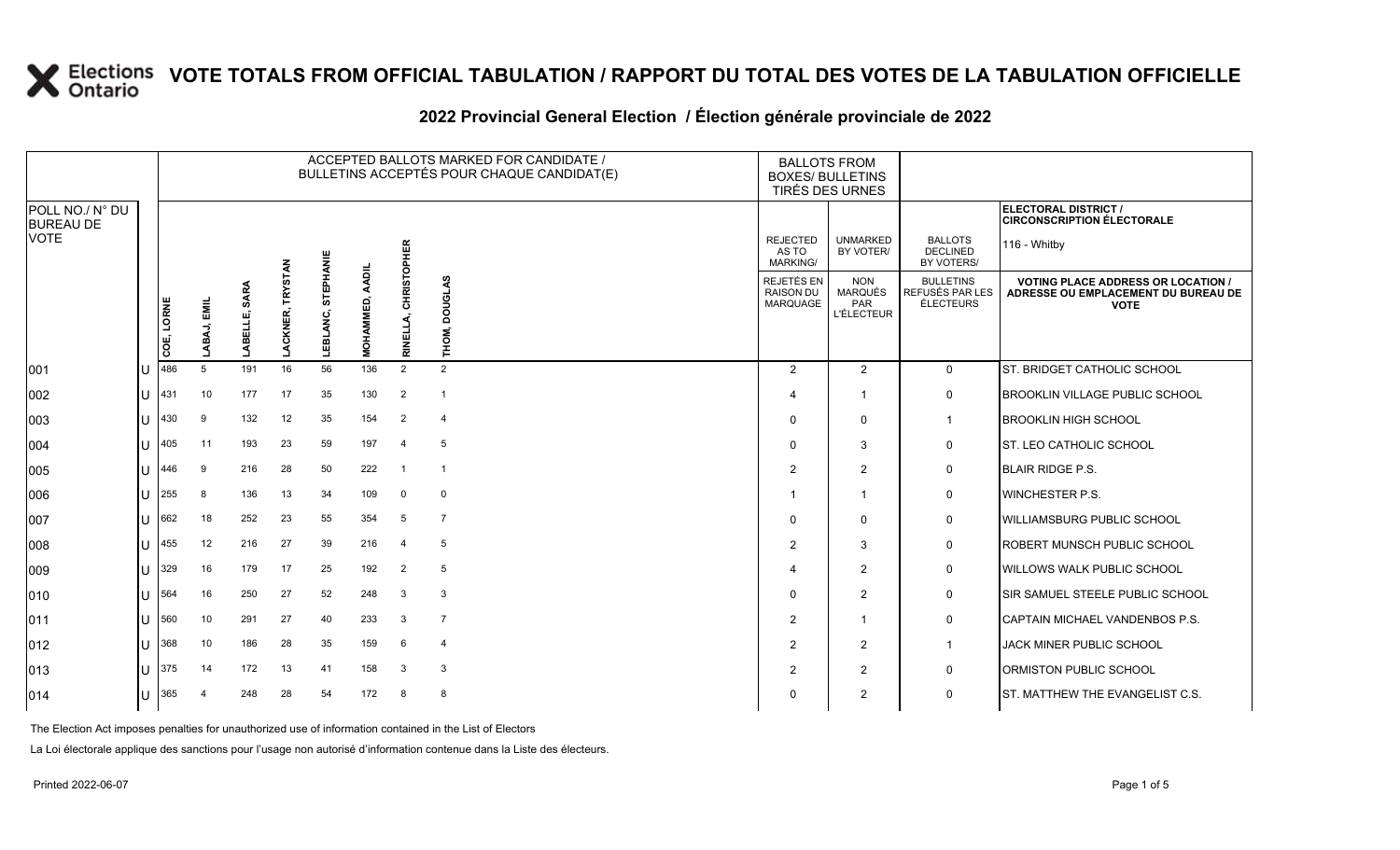### **2022 Provincial General Election / Élection générale provinciale de 2022**

|                                     |              |            |               |        |                                          |         |                            |                         | ACCEPTED BALLOTS MARKED FOR CANDIDATE /<br>BULLETINS ACCEPTÉS POUR CHAQUE CANDIDAT(E) | <b>BALLOTS FROM</b><br><b>BOXES/ BULLETINS</b><br><b>TIRÉS DES URNES</b> |                                                          |                                                  |                                                                                                 |
|-------------------------------------|--------------|------------|---------------|--------|------------------------------------------|---------|----------------------------|-------------------------|---------------------------------------------------------------------------------------|--------------------------------------------------------------------------|----------------------------------------------------------|--------------------------------------------------|-------------------------------------------------------------------------------------------------|
| POLL NO./ N° DU<br><b>BUREAU DE</b> |              |            |               |        |                                          |         |                            |                         |                                                                                       |                                                                          |                                                          |                                                  | <b>ELECTORAL DISTRICT /</b><br><b>CIRCONSCRIPTION ÉLECTORALE</b>                                |
| <b>VOTE</b>                         |              |            |               |        |                                          | EPHANIE |                            |                         |                                                                                       | <b>REJECTED</b><br>AS TO<br><b>MARKING/</b>                              | <b>UNMARKED</b><br>BY VOTER/                             | <b>BALLOTS</b><br><b>DECLINED</b><br>BY VOTERS/  | 116 - Whitby                                                                                    |
|                                     |              | COE, LORNE | EMIL<br>ABAJ, | S<br>w | ່ທ<br>Ë<br>KNER,<br>$\overline{\bullet}$ | 5<br>面  | <b>ADIL</b><br>AMMED,<br>ż | <b>CHRISTOPHER</b><br>즕 | <b>POUGLAS</b><br>δŃ,<br>臣                                                            | REJETÉS EN<br><b>RAISON DU</b><br><b>MARQUAGE</b>                        | <b>NON</b><br><b>MARQUÉS</b><br>PAR<br><b>L'ÉLECTEUR</b> | <b>BULLETINS</b><br>REFUSÉS PAR LES<br>ÉLECTEURS | <b>VOTING PLACE ADDRESS OR LOCATION /</b><br>ADRESSE OU EMPLACEMENT DU BUREAU DE<br><b>VOTE</b> |
| 015                                 | ΠT           | 598        | 18            | 242    | 13                                       | 59      | 272                        | 6                       | $\overline{4}$                                                                        | $\overline{1}$                                                           | $\overline{1}$                                           | $\mathbf{0}$                                     | ST. BERNARD CATHOLIC ELEMENTARY<br><b>SCHOOL</b>                                                |
| 016                                 | $\mathbf{U}$ | 560        | 12            | 265    | 17                                       | 57      | 235                        | $\overline{2}$          | 5                                                                                     | $\overline{2}$                                                           | 12                                                       | 0                                                | <b>GLEN DHU PUBLIC SCHOOL</b>                                                                   |
| 017                                 | ΠT           | 529        | 12            | 268    | 32                                       | 54      | 220                        | $\overline{4}$          | 5                                                                                     | $\Omega$                                                                 |                                                          | $\overline{2}$                                   | JOHN DRYDEN P.S.                                                                                |
| 018                                 | lU           | 463        | 9             | 223    | 27                                       | 59      | 242                        | $\overline{4}$          | 2                                                                                     | $\Omega$                                                                 | $\Omega$                                                 | $\overline{c}$                                   | ALL SAINTS CATHOLIC SECONDARY SCHOOL                                                            |
| 019                                 | U            | 504        | 13            | 284    | 18                                       | 66      | 239                        | $\overline{7}$          | 9                                                                                     |                                                                          | -1                                                       | 2                                                | PRINGLE CREEK P.S.                                                                              |
| 020                                 | Ш            | 395        | 9             | 177    | 13                                       | 30      | 159                        | 2                       | 2                                                                                     | 3                                                                        | 2                                                        | $\mathbf 0$                                      | ST. PAUL C.S.                                                                                   |
| 021                                 | lu           | 512        | 19            | 257    | 11                                       | 74      | 241                        | $\overline{2}$          | $\overline{4}$                                                                        | 3                                                                        | $\Omega$                                                 | $\overline{2}$                                   | COLONEL J.E. FAREWELL PUBLIC SCHOOL                                                             |
| 022                                 |              | $U$ 581    | 6             | 331    | 28                                       | 85      | 245                        | 6                       | 5                                                                                     |                                                                          | $\mathbf 0$                                              | -1                                               | E.A. FAIRMAN PUBLIC SCHOOL                                                                      |
| 023                                 | lu           | 415        | 16            | 342    | 34                                       | 77      | 158                        | 5                       | $\overline{7}$                                                                        |                                                                          |                                                          | $\mathbf 1$                                      | JULIE PAYETTE PUBLIC SCHOOL                                                                     |
| 024                                 | Ш            | 550        | 10            | 324    | 22                                       | 74      | 217                        | $\overline{7}$          | 9                                                                                     |                                                                          |                                                          | -1                                               | ANDERSON COLLEGIATE VOCATIONAL<br><b>INSTITUTE</b>                                              |
| 025                                 | $\mathbf{U}$ | 428        | 22            | 221    | 29                                       | 60      | 206                        | 3                       | $\overline{7}$                                                                        |                                                                          | $\boldsymbol{\Delta}$                                    | $\overline{1}$                                   | DR. ROBERT THORNTON PUBLIC SCHOOL                                                               |
| 026                                 | ПT           | 546        | 25            | 292    | 30                                       | 82      | 217                        | 10                      | 10                                                                                    | 3                                                                        | 3                                                        | -1                                               | ST. MARGUERITE D'YOUVILLE C.S.                                                                  |
| 027                                 | $\mathbf{U}$ | 403        | 16            | 265    | 20                                       | 67      | 106                        | - 1                     | $\overline{2}$                                                                        | $\Omega$                                                                 | 0                                                        | $\mathbf 0$                                      | HENRY STREET H.S.                                                                               |

The Election Act imposes penalties for unauthorized use of information contained in the List of Electors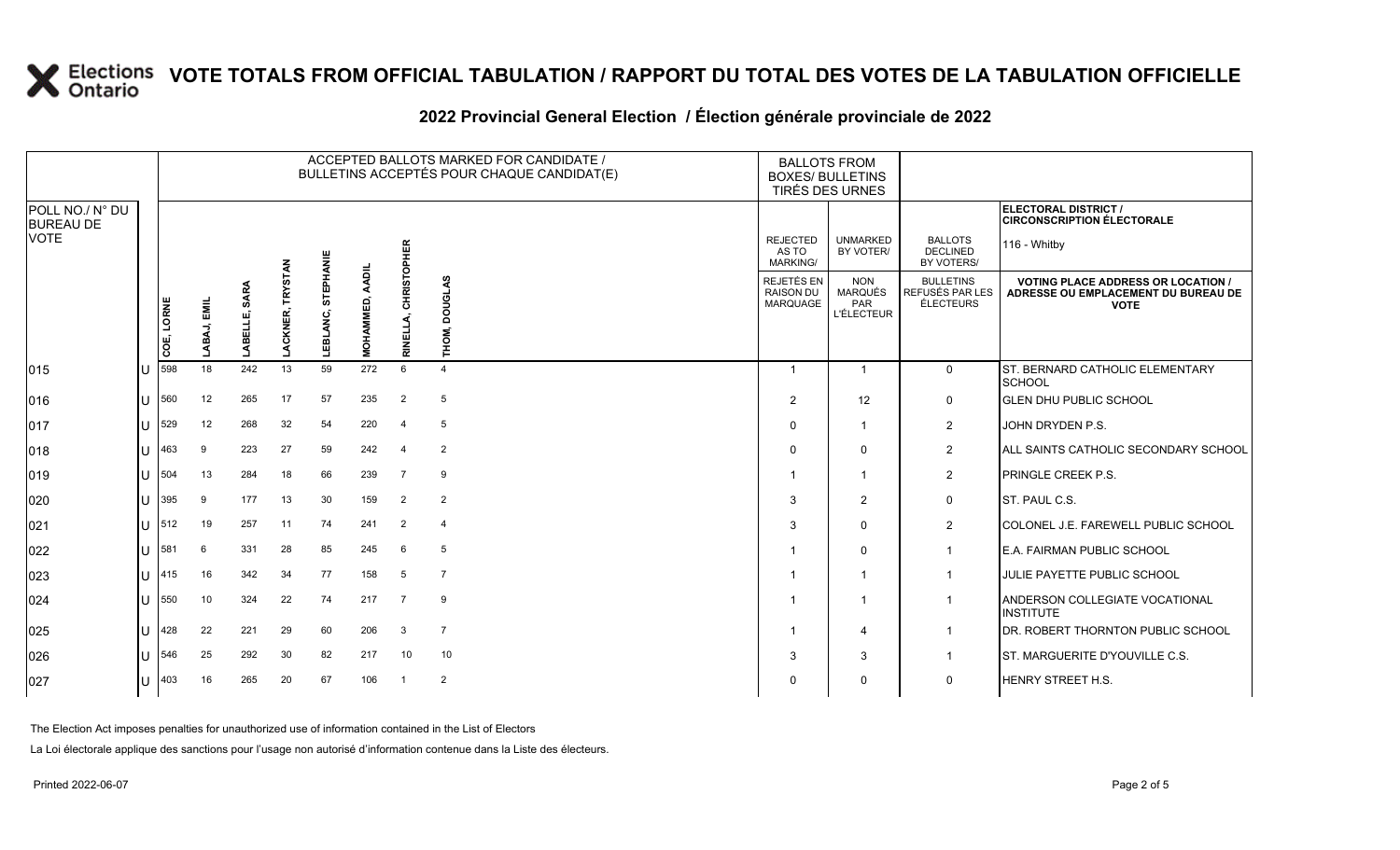#### **2022 Provincial General Election / Élection générale provinciale de 2022**

|                                     |    |            |                |                |                            |                           |                                      |                           | ACCEPTED BALLOTS MARKED FOR CANDIDATE /<br>BULLETINS ACCEPTÉS POUR CHAQUE CANDIDAT(E) |                                             | <b>BALLOTS FROM</b><br><b>BOXES/ BULLETINS</b><br>TIRÉS DES URNES |                                                         |                                                                                                 |
|-------------------------------------|----|------------|----------------|----------------|----------------------------|---------------------------|--------------------------------------|---------------------------|---------------------------------------------------------------------------------------|---------------------------------------------|-------------------------------------------------------------------|---------------------------------------------------------|-------------------------------------------------------------------------------------------------|
| POLL NO./ N° DU<br><b>BUREAU DE</b> |    |            |                |                |                            |                           |                                      |                           |                                                                                       |                                             |                                                                   |                                                         | ELECTORAL DISTRICT /<br><b>CIRCONSCRIPTION ÉLECTORALE</b>                                       |
| <b>VOTE</b>                         |    |            |                |                |                            |                           |                                      | ÆК                        |                                                                                       | <b>REJECTED</b><br>AS TO<br><b>MARKING/</b> | <b>UNMARKED</b><br>BY VOTER/                                      | <b>BALLOTS</b><br><b>DECLINED</b><br>BY VOTERS/         | 116 - Whitby                                                                                    |
|                                     |    | COE, LORNE | LABAJ, EMIL    | SARA<br>LABELL | TRYSTAN<br><b>LACKNER,</b> | STEPHANIE<br>EBLANC,<br>┙ | <b>AADIL</b><br>AMMED,<br><b>HOH</b> | <b>CHRISTOP</b><br>RINELL | <b>DOUGLAS</b><br>THOM,                                                               | REJETÉS EN<br><b>RAISON DU</b><br>MARQUAGE  | <b>NON</b><br>MARQUÉS<br><b>PAR</b><br><b>L'ÉLECTEUR</b>          | <b>BULLETINS</b><br>REFUSÉS PAR LES<br><b>ÉLECTEURS</b> | <b>VOTING PLACE ADDRESS OR LOCATION /</b><br>ADRESSE OU EMPLACEMENT DU BUREAU DE<br><b>VOTE</b> |
| 028                                 | lu | 516        | 15             | 370            | 23                         | 83                        | 322                                  | 2                         | 5                                                                                     |                                             | $\overline{4}$                                                    | $\mathbf{1}$                                            | WHITBY SHORES PUBLIC SCHOOL                                                                     |
| 029                                 | ΙU | 442        | 16             | 296            | 30                         | 61                        | 168                                  | $\overline{4}$            | $\overline{7}$                                                                        | $\overline{2}$                              | 3                                                                 | $\mathbf 0$                                             | SIR WILLIAM STEPHENSON PUBLIC SCHOOL                                                            |
| 030                                 | lu | 590        |                | 336            | 31                         | 65                        | 259                                  | $\overline{7}$            | 11                                                                                    | $\Omega$                                    | $\mathbf 0$                                                       | $\mathsf{O}$                                            | <b>BELLWOOD PUBLIC SCHOOL</b>                                                                   |
| 400                                 | lu | 11         | 5              | 3              | 2                          | $\overline{4}$            | 9                                    | $\mathbf 0$               | $\mathbf 0$                                                                           | $\overline{2}$                              | $\mathbf 0$                                                       | $\mathbf 0$                                             | <b>LAKERIDGE HEIGHTS SENIORS</b><br><b>APARTMENTS</b>                                           |
| 401                                 | lu | 41         | $\overline{2}$ | 31             | $\overline{4}$             | $\overline{7}$            | 28                                   | $\mathbf 0$               | 3                                                                                     | $\Omega$                                    | $\mathbf 0$                                                       | $\mathbf 0$                                             | <b>PRISMA RESIDENCE</b>                                                                         |
| 402                                 | lu | 14         |                | 19             | $\Omega$                   | 3                         | 13                                   | $\mathbf 0$               | $\overline{2}$                                                                        | $\Omega$                                    | $\mathbf 0$                                                       | $\mathbf 0$                                             | <b>DRYDEN HEIGHTS</b>                                                                           |
| 403                                 | lU | 66         |                | 30             | 0                          | 8                         | 22                                   | $\mathbf 0$               | $\mathbf 0$                                                                           | $\overline{2}$                              | $\mathbf 0$                                                       | $\mathsf{O}$                                            | CONNOISSEUR CONDOMINIUMS                                                                        |
| 404                                 | lu | 54         | 0              | 19             | 0                          | 8                         | 11                                   | $\mathbf 0$               | $\mathbf 0$                                                                           | $\Omega$                                    | $\mathbf 0$                                                       | $\mathsf{O}$                                            | <b>WALDORF CONDOMINIUMS</b>                                                                     |
| 405                                 | lu | 28         | $\mathbf 0$    | 11             | $\overline{1}$             | $\overline{1}$            | 8                                    | $\mathbf 0$               | $\mathbf 0$                                                                           | $\Omega$                                    | $\mathbf 0$                                                       | $\mathbf 0$                                             | <b>REGENCY PLACE II</b>                                                                         |
| 406                                 | lΠ | 28         | 2              | 12             | -1                         | 5                         | 12                                   | $\overline{1}$            | $\mathbf 0$                                                                           | $\Omega$                                    | $\mathbf 0$                                                       | $\mathsf{O}$                                            | <b>REGENCY PLACE I</b>                                                                          |
| 407                                 | lu | 36         |                | 25             | 2                          | 8                         | 11                                   | -1                        | -1                                                                                    | $\Omega$                                    | $\Omega$                                                          | 2                                                       | <b>BLUEWATER APARTMENTS</b>                                                                     |
| 408                                 | lu | 24         | 0              | 23             | $\Omega$                   | 3                         | 25                                   | $\mathbf 0$               | $\overline{1}$                                                                        | $\Omega$                                    | $\mathbf 0$                                                       | $\mathsf{O}$                                            | HIGHLAND TOWERS - 100                                                                           |
| 409                                 | ΙU | 25         | 2              | 30             | 3                          | $\overline{1}$            | 17                                   | $\mathbf 0$               | $\overline{2}$                                                                        |                                             | $\mathbf 0$                                                       | $\mathbf 0$                                             | HIGHLAND TOWERS - 101                                                                           |
| 410                                 | ΙU | 21         | 2              | 20             | -1                         | 6                         | 36                                   | $\mathbf 0$               | $\mathbf 0$                                                                           | $\Omega$                                    | 0                                                                 | $\mathsf{O}$                                            | <b>HIGHLAND TOWERS - 200</b>                                                                    |

The Election Act imposes penalties for unauthorized use of information contained in the List of Electors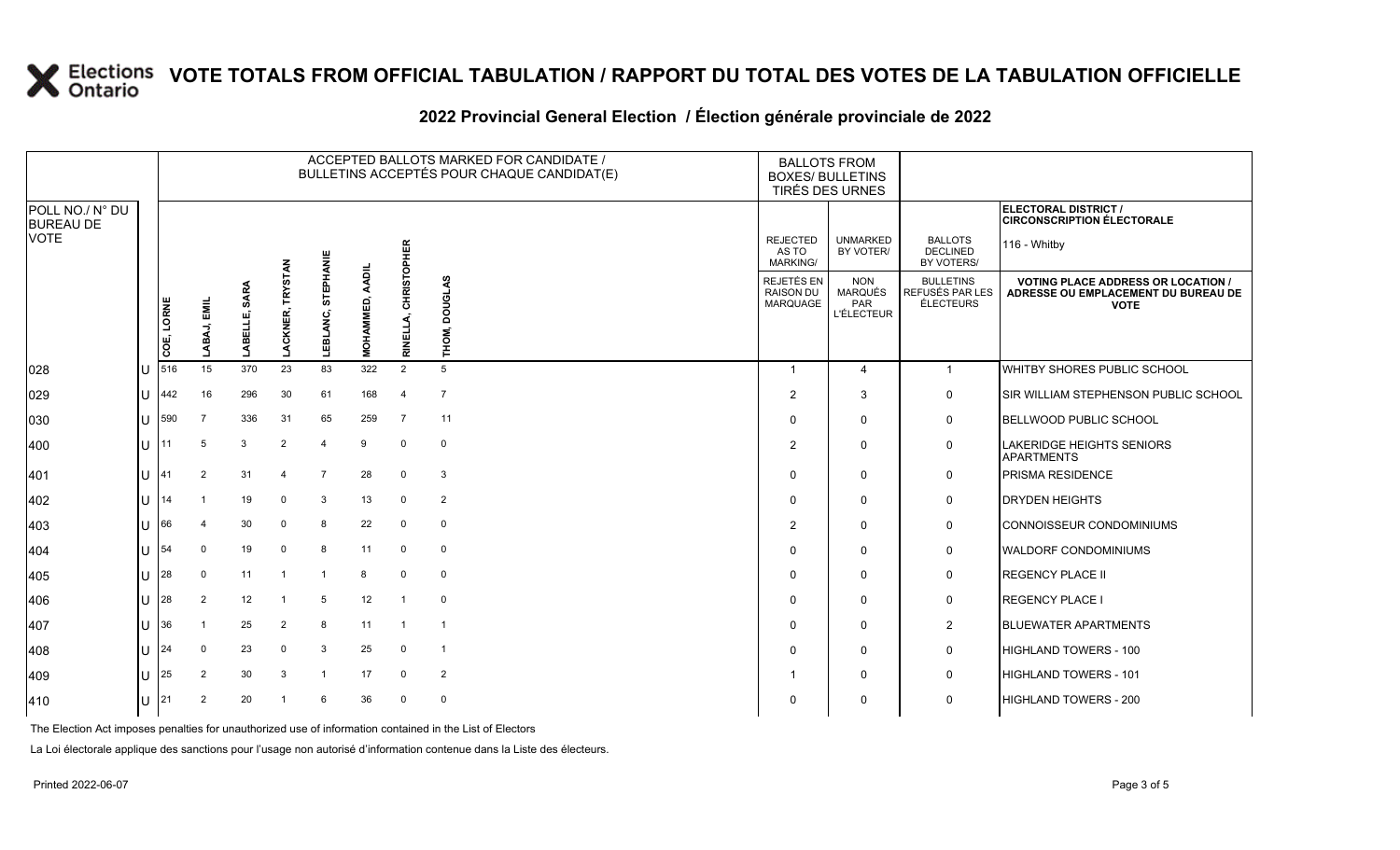#### **2022 Provincial General Election / Élection générale provinciale de 2022**

|                                     |     |            |                |                  |                                   |                       |                             |                 | ACCEPTED BALLOTS MARKED FOR CANDIDATE /<br>BULLETINS ACCEPTÉS POUR CHAQUE CANDIDAT(E) | <b>BALLOTS FROM</b><br><b>BOXES/ BULLETINS</b> | TIRÉS DES URNES                                          |                                                         |                                                                                                 |  |
|-------------------------------------|-----|------------|----------------|------------------|-----------------------------------|-----------------------|-----------------------------|-----------------|---------------------------------------------------------------------------------------|------------------------------------------------|----------------------------------------------------------|---------------------------------------------------------|-------------------------------------------------------------------------------------------------|--|
| POLL NO./ N° DU<br><b>BUREAU DE</b> |     |            |                |                  |                                   |                       |                             |                 |                                                                                       |                                                |                                                          |                                                         | ELECTORAL DISTRICT /<br><b>CIRCONSCRIPTION ÉLECTORALE</b>                                       |  |
| <b>VOTE</b>                         |     |            |                |                  |                                   |                       |                             | ÆК              |                                                                                       | <b>REJECTED</b><br>AS TO<br>MARKING/           | <b>UNMARKED</b><br>BY VOTER/                             | <b>BALLOTS</b><br><b>DECLINED</b><br>BY VOTERS/         | 116 - Whitby                                                                                    |  |
|                                     |     | COE, LORNE | LABAJ, EMIL    | SARA<br>LABELLE, | <b>TRYSTAN</b><br><b>LACKNER,</b> | STEPHANIE<br>LEBLANC, | AADIL<br><b>AMMED,</b><br>ᅙ | CHRISTOP<br>RIN | <b>DOUGLAS</b><br>THOM,                                                               | REJETÉS EN<br><b>RAISON DU</b><br>MARQUAGE     | <b>NON</b><br><b>MARQUÉS</b><br>PAR<br><b>L'ÉLECTEUR</b> | <b>BULLETINS</b><br>REFUSÉS PAR LES<br><b>ÉLECTEURS</b> | <b>VOTING PLACE ADDRESS OR LOCATION /</b><br>ADRESSE OU EMPLACEMENT DU BUREAU DE<br><b>VOTE</b> |  |
| 411                                 | lu  | 31         | 2              | 22               | $\Omega$                          | $\overline{4}$        | 26                          |                 | $\mathbf 0$                                                                           | $\Omega$                                       | $\mathbf 0$                                              | $\overline{0}$                                          | HIGHLAND TOWERS - 201                                                                           |  |
| 412                                 | lu  | 44         |                | 24               | $\overline{1}$                    | 10                    | 26                          | 2               | $\overline{1}$                                                                        | $\Omega$                                       | $\mathbf 0$                                              | $\mathbf 0$                                             | THE YACHT CLUB CONDOMINIUM                                                                      |  |
| $ 413\rangle$                       | lu  | 68         | $\overline{2}$ | 13               | 3                                 | $\overline{2}$        | 12                          | $\mathbf 0$     | $\mathbf 0$                                                                           | 2                                              | $\mathbf 0$                                              | $\mathbf 0$                                             | <b>TEKOA MANOR</b>                                                                              |  |
| 414                                 | lu  | 67         | $\overline{1}$ | 11               |                                   | 13                    | 18                          | $\mathbf 0$     | $\mathbf 0$                                                                           |                                                | $\Omega$                                                 | $\mathsf{O}$                                            | <b>TEKOA MANOR</b>                                                                              |  |
| 415                                 | lu  | 62         | $\Omega$       | 26               | $\overline{4}$                    | $\overline{7}$        | 35                          | $\mathbf 0$     | $\mathbf 0$                                                                           | $\mathbf{0}$                                   | $\Omega$                                                 | $\mathbf 0$                                             | <b>SAILWINDS CONDOMINIUM</b>                                                                    |  |
| 700                                 | lu  | 32         | $\overline{2}$ | 8                | $\Omega$                          | 8                     | 17                          | $\mathbf 0$     | $\overline{1}$                                                                        | 3                                              | $\overline{1}$                                           | $\mathsf{O}$                                            | THE COURT AT BROOKLIN                                                                           |  |
| 701                                 | lu  | 19         | 0              | 11               | $\mathbf{1}$                      | 2                     | 10 <sup>°</sup>             | $\mathbf 0$     | $\mathbf{1}$                                                                          |                                                | $\Omega$                                                 | $\mathbf 0$                                             | LYNDE CREEK MANOR RETIREMENT<br><b>COMMUNITY</b>                                                |  |
| 702                                 | lu. | 115        | $\mathbf{3}$   | 23               | $\overline{4}$                    | 12                    | 63                          | $\overline{4}$  | $\overline{4}$                                                                        | 10                                             | $\mathbf 0$                                              | $\mathsf{O}$                                            | <b>VILLAGE OF TAUNTON MILLS</b>                                                                 |  |
| 703                                 | lu  | 42         | $\Omega$       | $\overline{7}$   |                                   | 8                     | $\mathbf 4$                 | $\overline{1}$  | $\overline{1}$                                                                        | 4                                              | 6                                                        | $\mathbf 0$                                             | THE COURT AT PRINGLE CREEK                                                                      |  |
| 704                                 | lu  | 21         |                | 2                | 0                                 | $\overline{1}$        | 8                           | $\mathbf 0$     | $\mathbf 0$                                                                           | $\Omega$                                       | $\Omega$                                                 | $\mathbf 0$                                             | LAKERIDGE HEIGHTS LONG-TERM CARE                                                                |  |
| 705                                 | lu  | 28         | 0              | 10               | 0                                 | $\mathbf 0$           | 12                          | $\mathbf 0$     | 0                                                                                     | $\Omega$                                       | $\mathbf 0$                                              | $\mathsf{O}$                                            | <b>AMICA WHITBY</b>                                                                             |  |
| 706                                 | lu  | 17         |                | 8                | $\mathbf{1}$                      | 5                     | 6                           | $\overline{1}$  | $\overline{1}$                                                                        | $\Omega$                                       | $\Omega$                                                 | $\mathsf{O}$                                            | CHARTWELL COLONIAL RETIREMENT<br><b>RESIDENCE</b>                                               |  |
| 707                                 | lu  | 14         |                | 11               | $\Omega$                          | $\overline{4}$        | $\overline{7}$              | $\overline{1}$  | $\mathbf{1}$                                                                          | $\Omega$                                       | $\mathbf 0$                                              | $\mathbf 0$                                             | <b>FAIRVIEW LODGE</b>                                                                           |  |

The Election Act imposes penalties for unauthorized use of information contained in the List of Electors